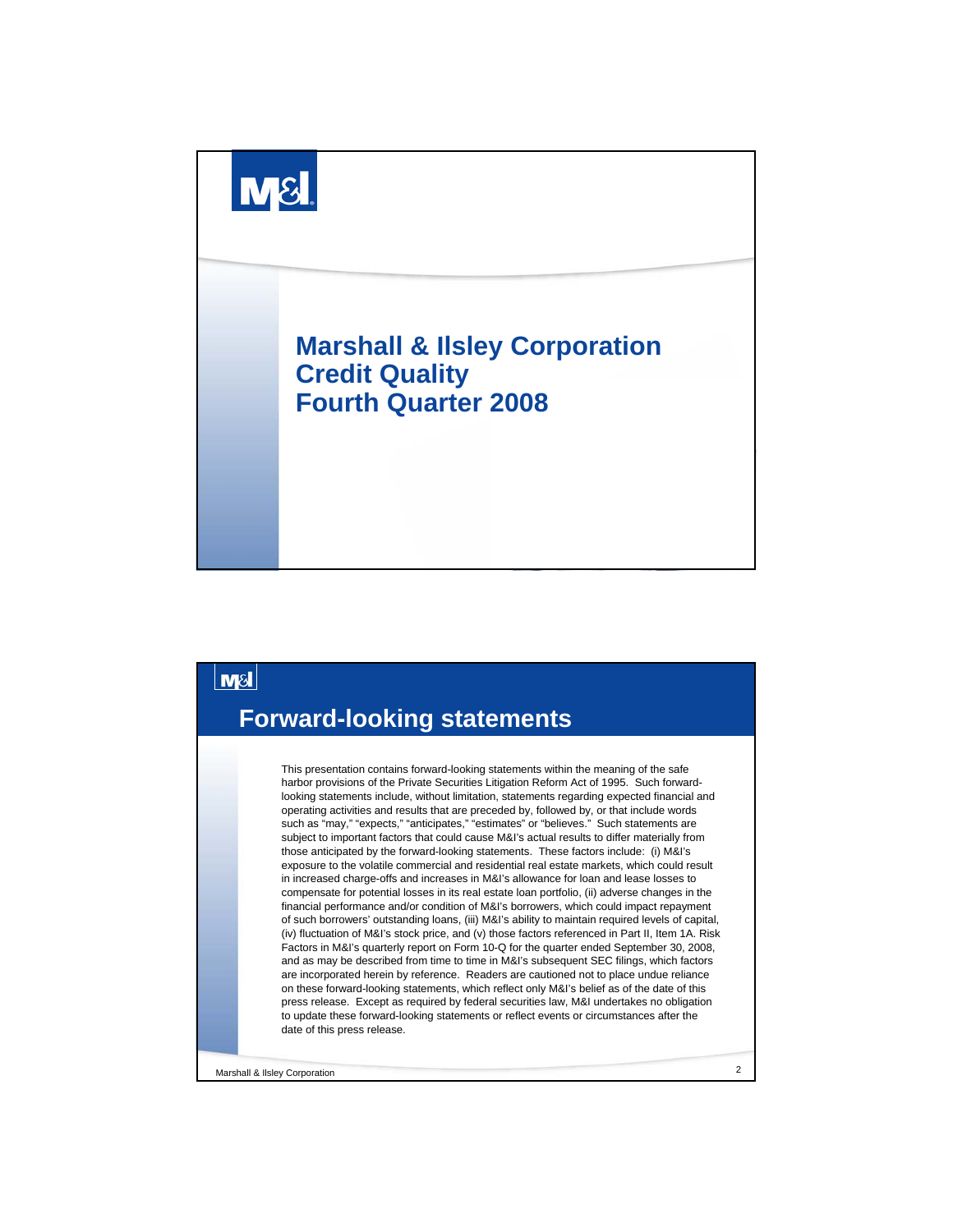

|                                                       | 4Q07  | 3Q08  | 4Q08  |
|-------------------------------------------------------|-------|-------|-------|
| Net Charge-Offs / Average Loans                       | 1.67% | 1.21% | 5.38% |
| Loan Loss Reserve / Period-End Loans                  | 1.07% | 2.05% | 2.41% |
| Nonaccrual Loans / Period-End Loans                   | 1.48% | 2.50% | 3.05% |
| Non-Performing Loans <sup>1</sup> / Period-End Loans  | 2.00% | 2.70% | 3.62% |
| Loan Loss Reserve / Nonaccrual Loans                  | 72%   | 82%   | 79%   |
| Loan Loss Reserve / Non-Performing Loans <sup>1</sup> | 54%   | 76%   | 66%   |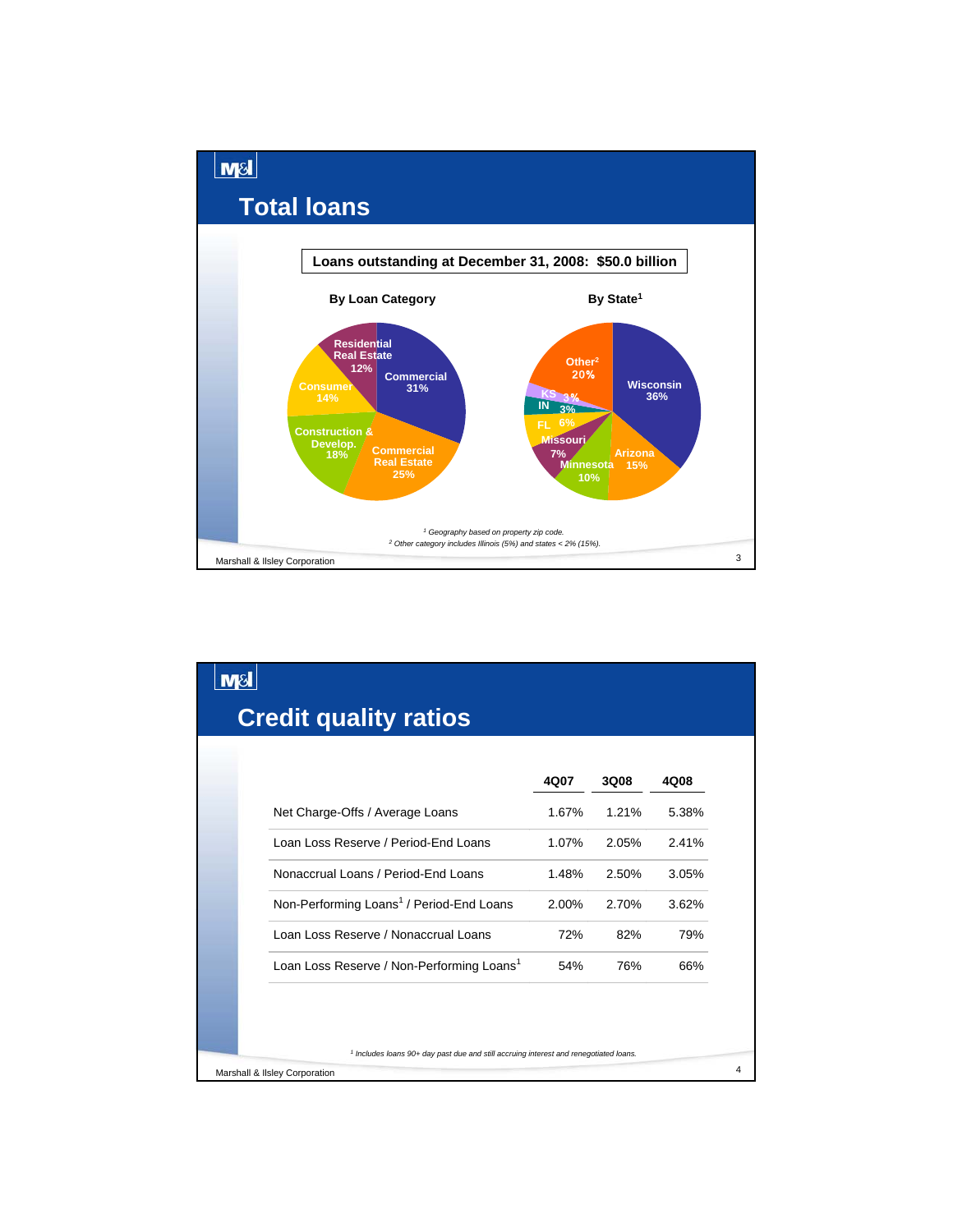

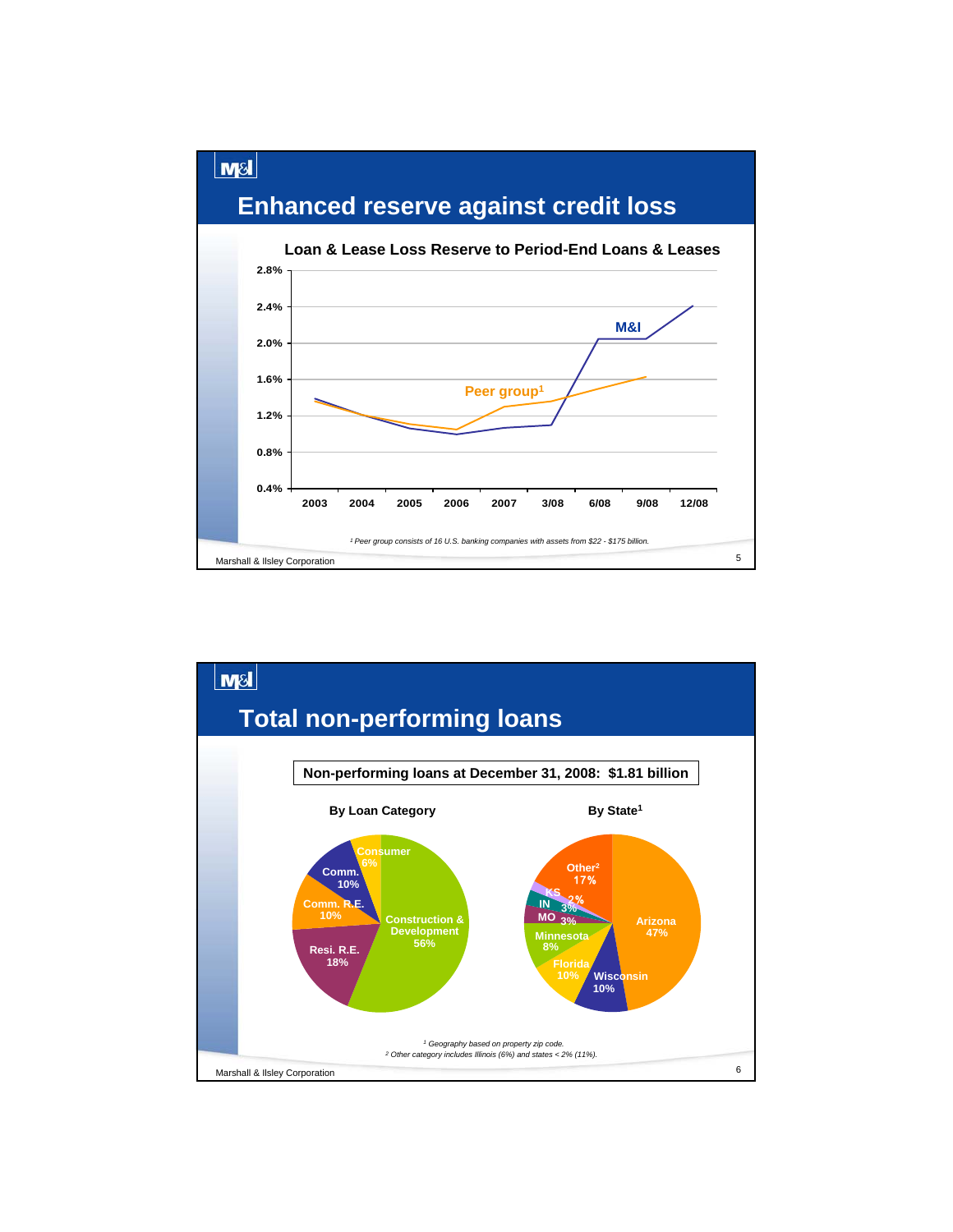

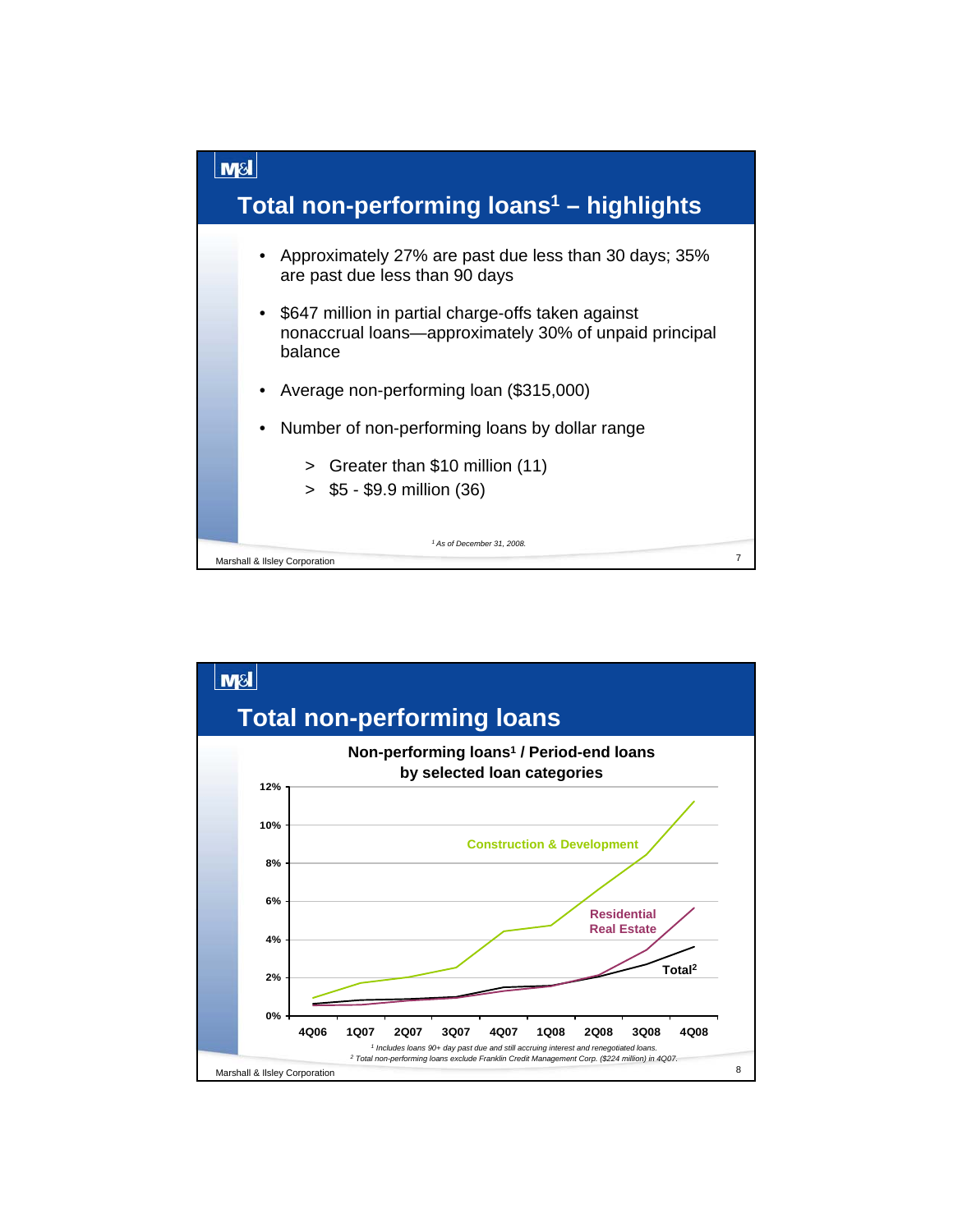

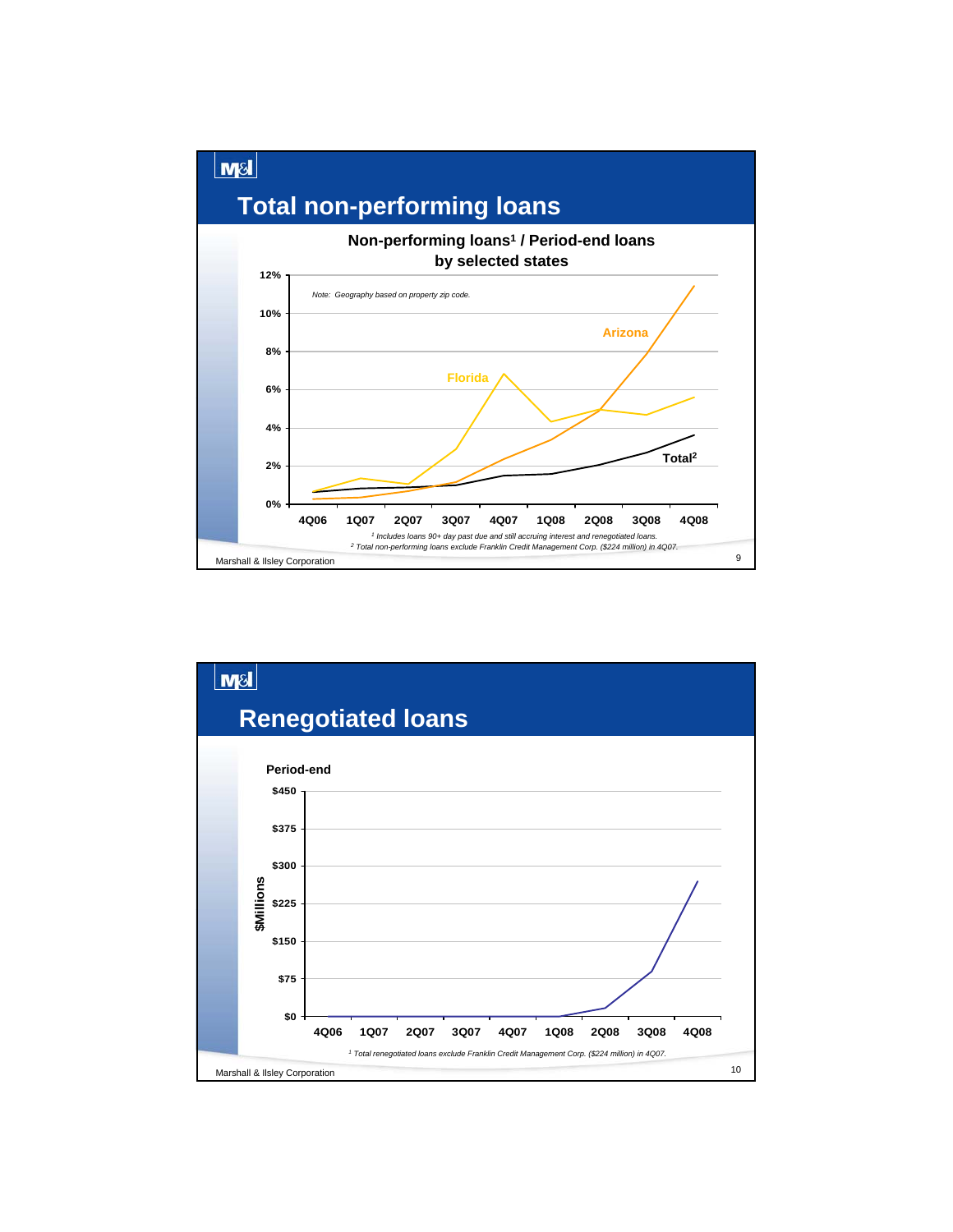

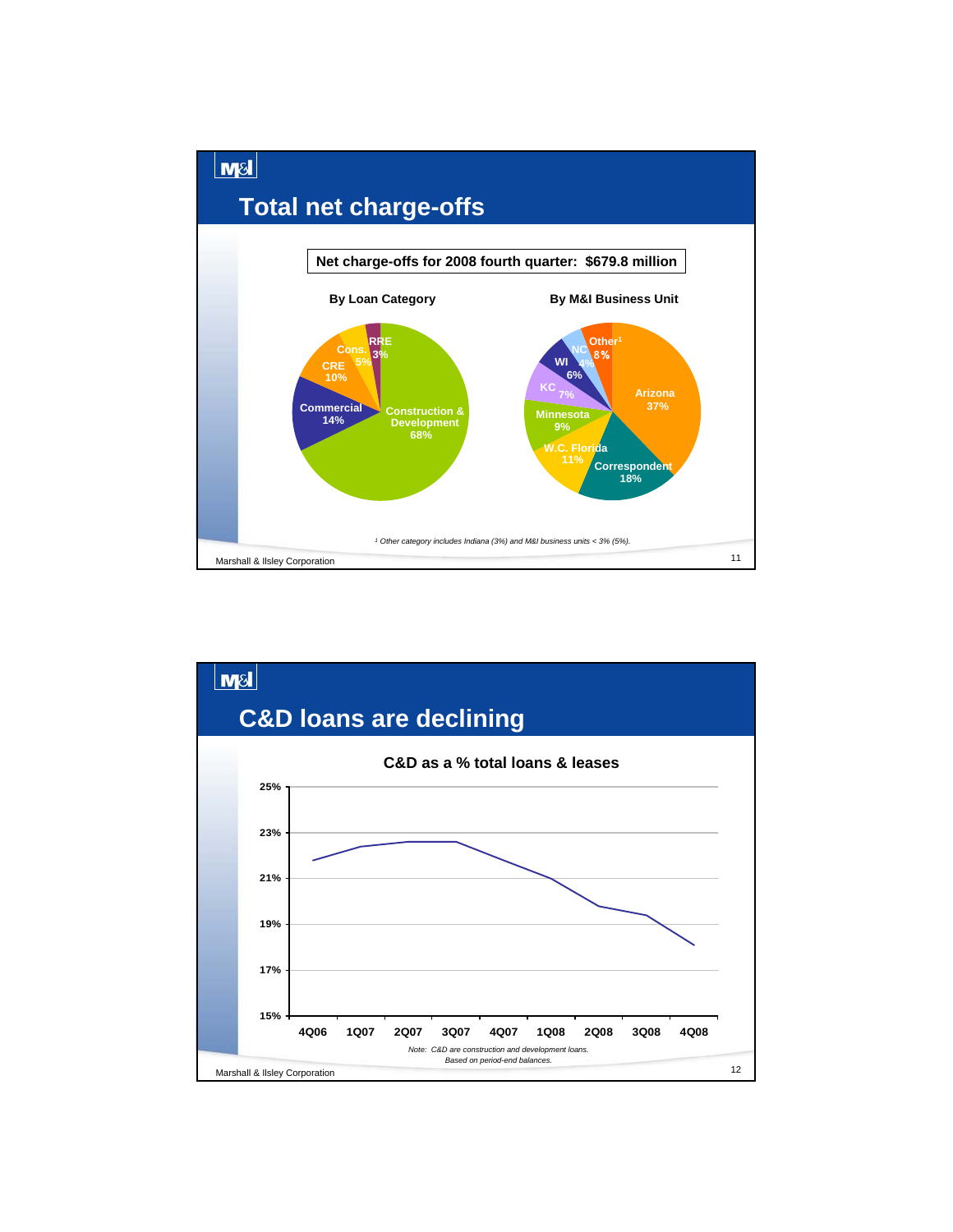

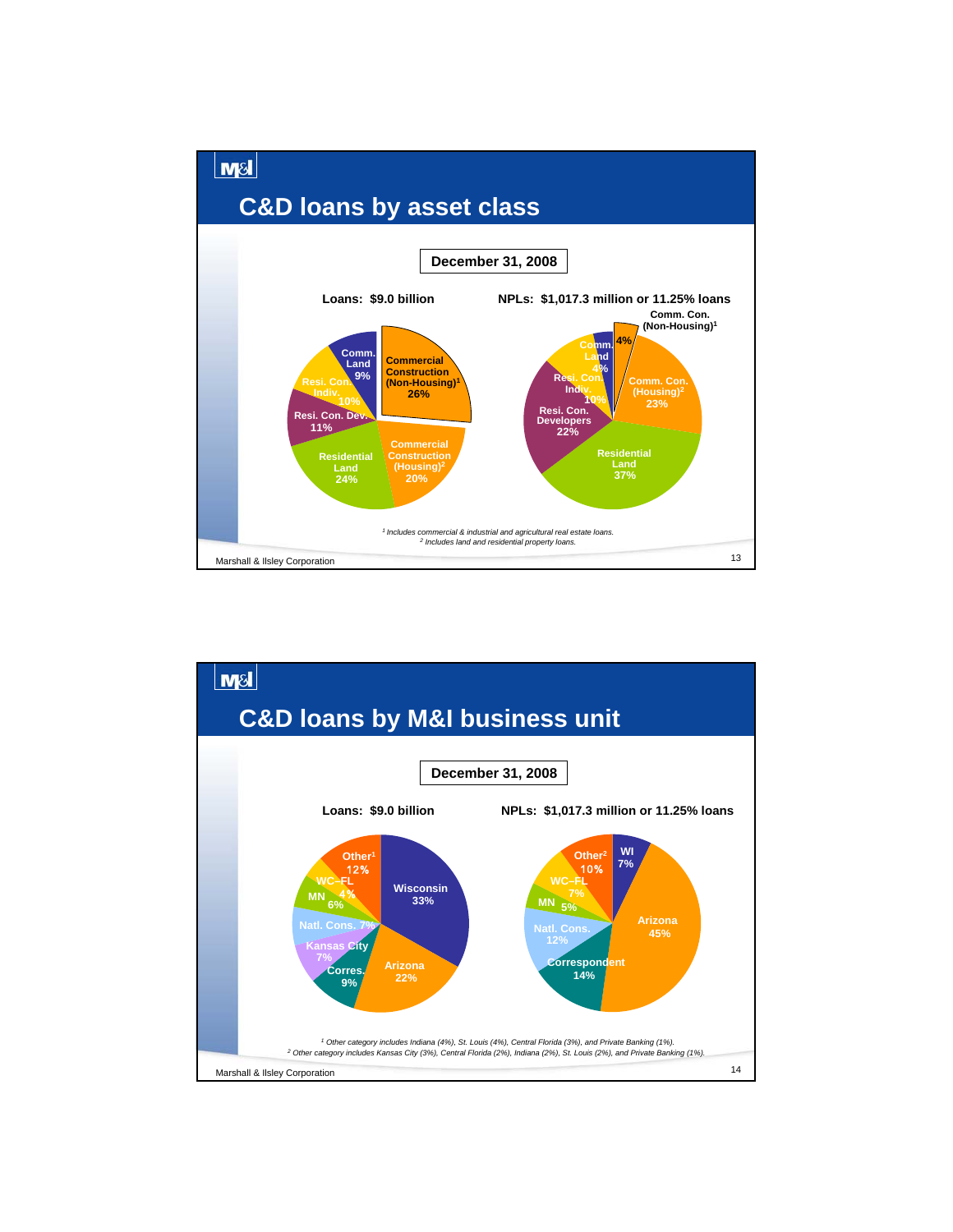

| Commercial   |                                                                             |                                                        |                                                                                                                                                                                                   |                                                                                                    |                                                                               |
|--------------|-----------------------------------------------------------------------------|--------------------------------------------------------|---------------------------------------------------------------------------------------------------------------------------------------------------------------------------------------------------|----------------------------------------------------------------------------------------------------|-------------------------------------------------------------------------------|
| Construction | Land                                                                        | Constr. By<br>Individuals                              | Land                                                                                                                                                                                              | Constr. By<br><b>Developers</b>                                                                    |                                                                               |
| \$4,233.1    | \$829.8                                                                     | \$881.4                                                | \$2,122.0                                                                                                                                                                                         | \$977.0                                                                                            |                                                                               |
| 3.4          | 0.9                                                                         | 0.4                                                    | 0.2                                                                                                                                                                                               | 0.9                                                                                                |                                                                               |
| 279.1        | 35.6                                                                        | 99.2                                                   | 379.3                                                                                                                                                                                             | 224.1                                                                                              |                                                                               |
| 16.3         | 6.9                                                                         | 4.4                                                    | 17.6                                                                                                                                                                                              | 17.0                                                                                               |                                                                               |
| 2.4          | 0.9                                                                         | 0.6                                                    | 0.3                                                                                                                                                                                               | 0.8                                                                                                |                                                                               |
|              |                                                                             |                                                        |                                                                                                                                                                                                   |                                                                                                    |                                                                               |
|              |                                                                             |                                                        |                                                                                                                                                                                                   |                                                                                                    |                                                                               |
| 18           | $\overline{2}$                                                              | $\overline{0}$                                         | $\overline{\mathbf{A}}$                                                                                                                                                                           | R                                                                                                  |                                                                               |
|              |                                                                             |                                                        |                                                                                                                                                                                                   |                                                                                                    |                                                                               |
| 4            | 0                                                                           | 0                                                      | 2                                                                                                                                                                                                 | 4                                                                                                  |                                                                               |
|              |                                                                             |                                                        |                                                                                                                                                                                                   |                                                                                                    |                                                                               |
|              |                                                                             |                                                        |                                                                                                                                                                                                   |                                                                                                    |                                                                               |
|              |                                                                             |                                                        |                                                                                                                                                                                                   |                                                                                                    |                                                                               |
|              |                                                                             |                                                        |                                                                                                                                                                                                   |                                                                                                    |                                                                               |
|              |                                                                             |                                                        |                                                                                                                                                                                                   |                                                                                                    |                                                                               |
|              |                                                                             |                                                        |                                                                                                                                                                                                   |                                                                                                    |                                                                               |
|              |                                                                             |                                                        |                                                                                                                                                                                                   |                                                                                                    |                                                                               |
|              | 5<br>13<br>5<br>4<br>$\overline{2}$<br>$\mathbf{1}$<br>$\overline{2}$<br>18 | 0<br>2<br>1<br>$\mathbf{1}$<br>0<br>0<br>$\frac{0}{2}$ | $C&D$ loans <sup>1</sup> – highlights<br>0<br>0<br>$\Omega$<br>$\Omega$<br>$\Omega$<br>0<br>0<br>0<br><sup>1</sup> As of December 31, 2008.<br><sup>2</sup> Geography based on property zip code. | <b>Residential</b><br>$\overline{2}$<br>$\overline{2}$<br>$\Omega$<br>1<br>$\Omega$<br>0<br>1<br>4 | 1<br>$\overline{7}$<br>$\mathbf 0$<br>1<br>$\Omega$<br>$\mathbf{1}$<br>2<br>8 |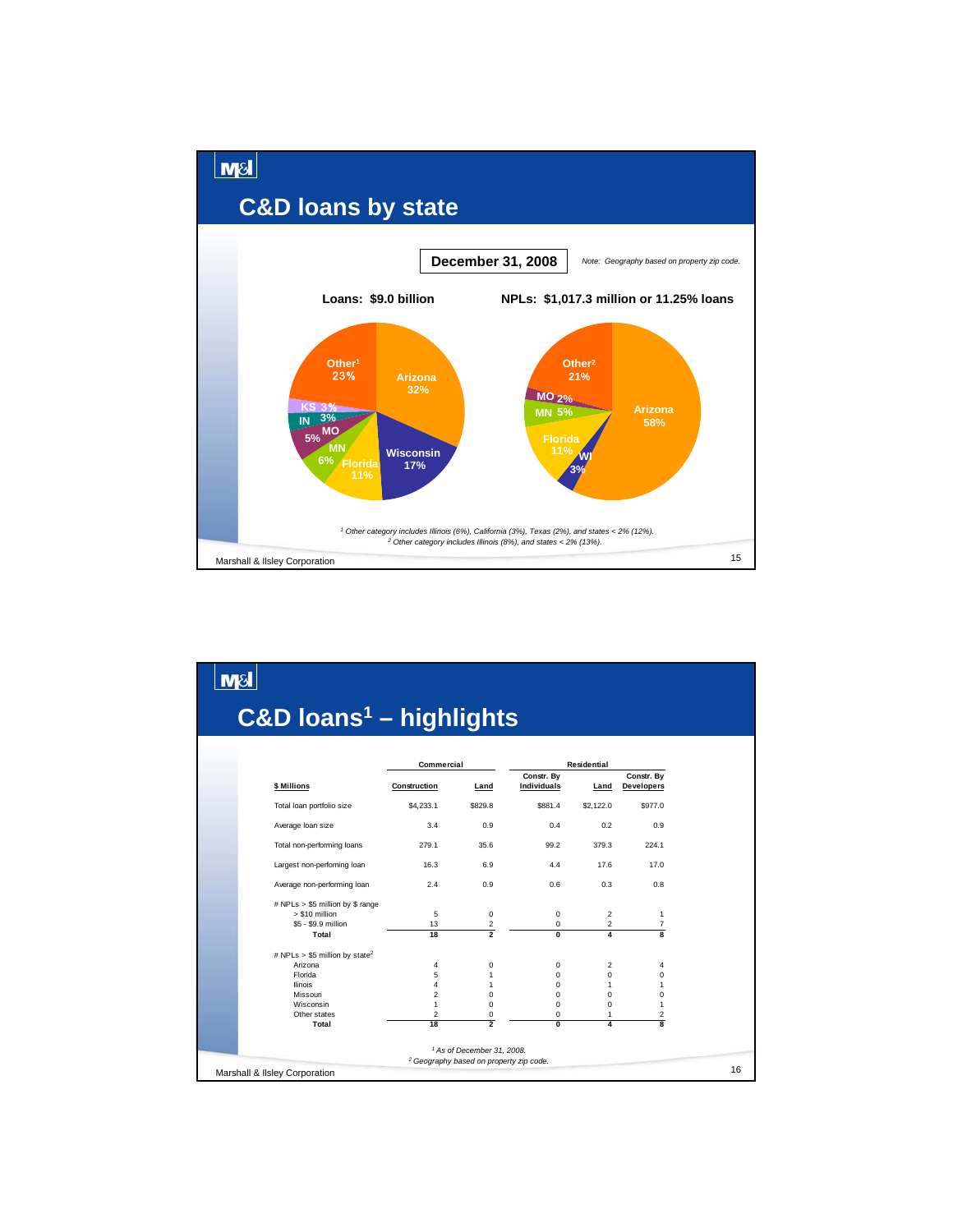

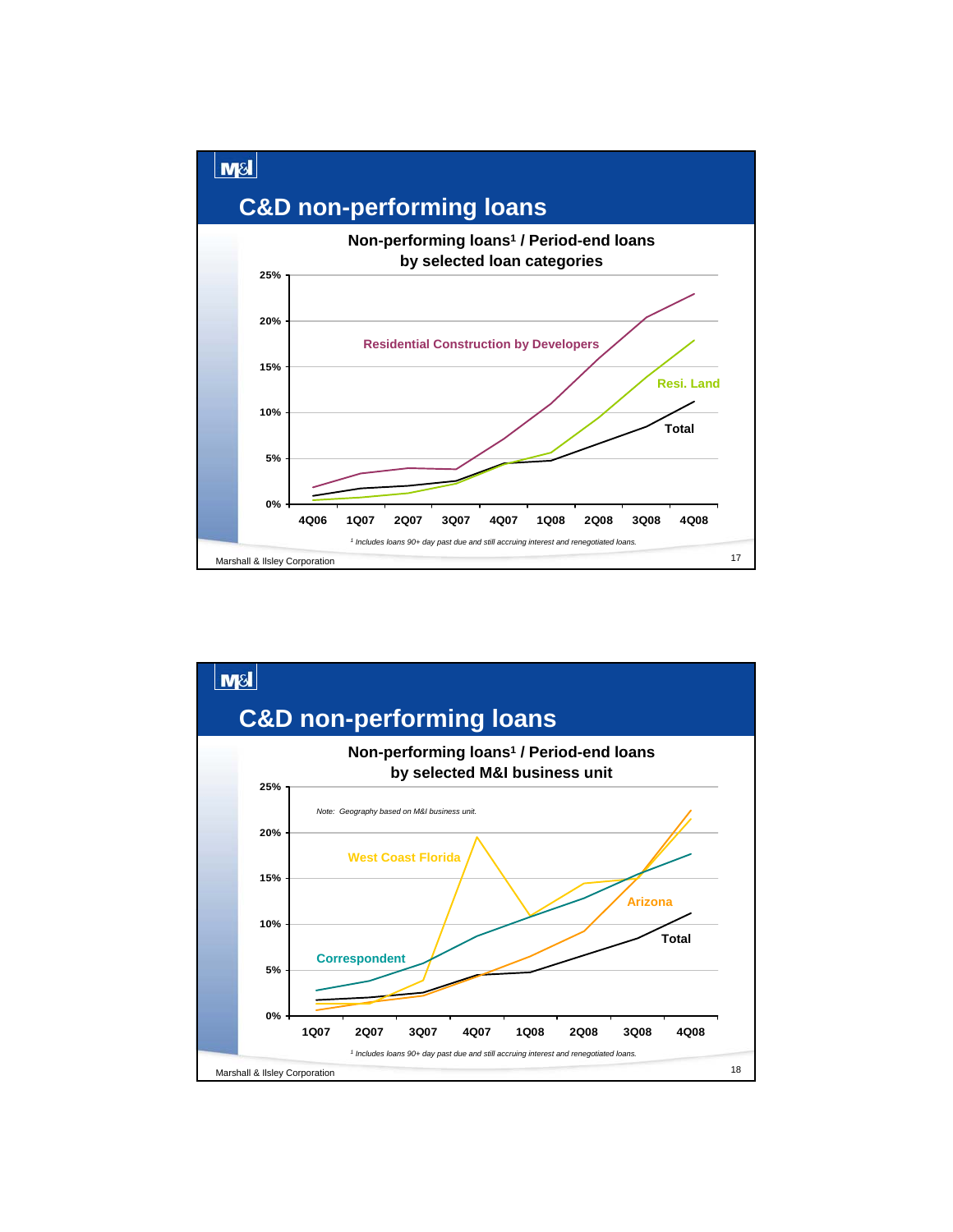

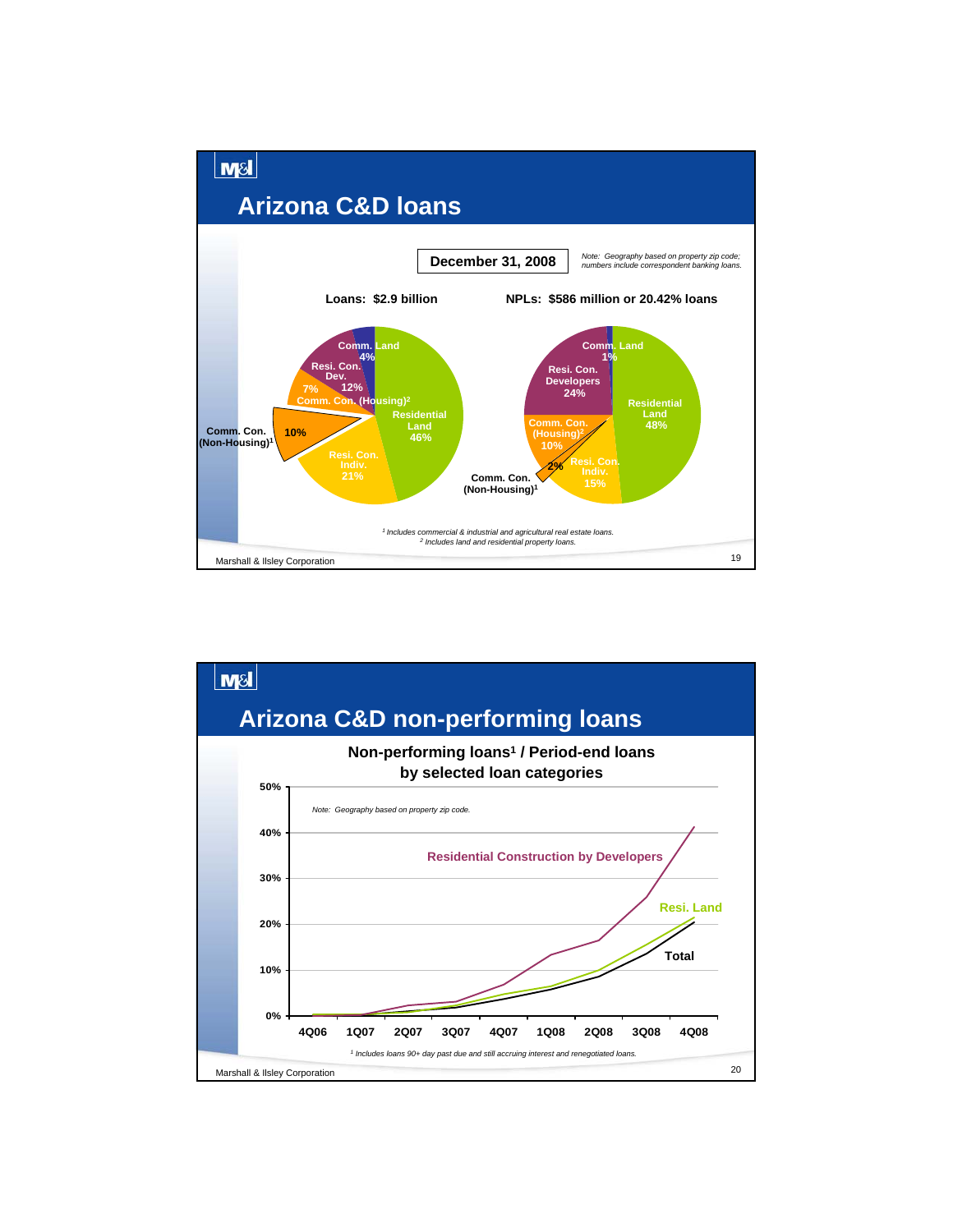

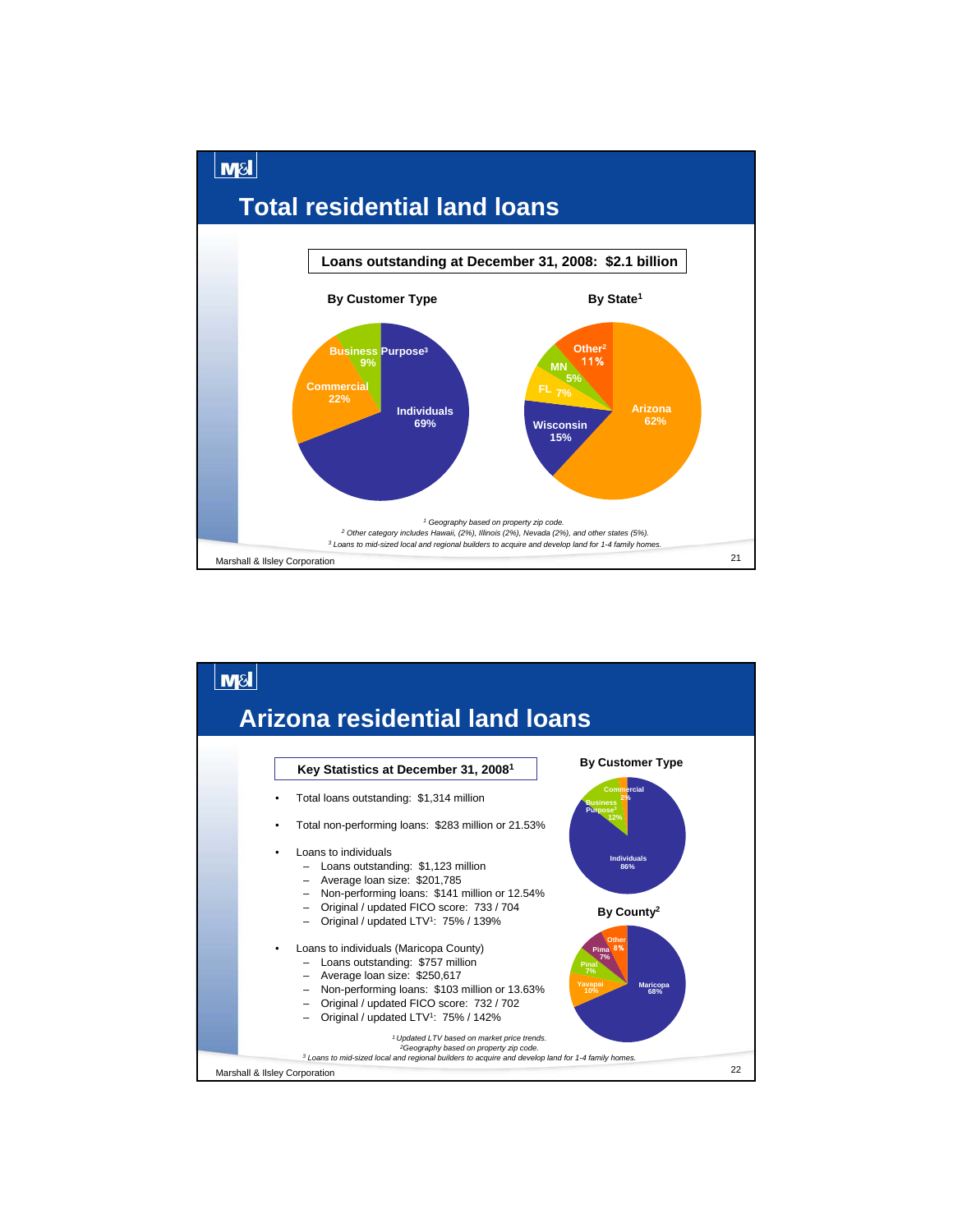

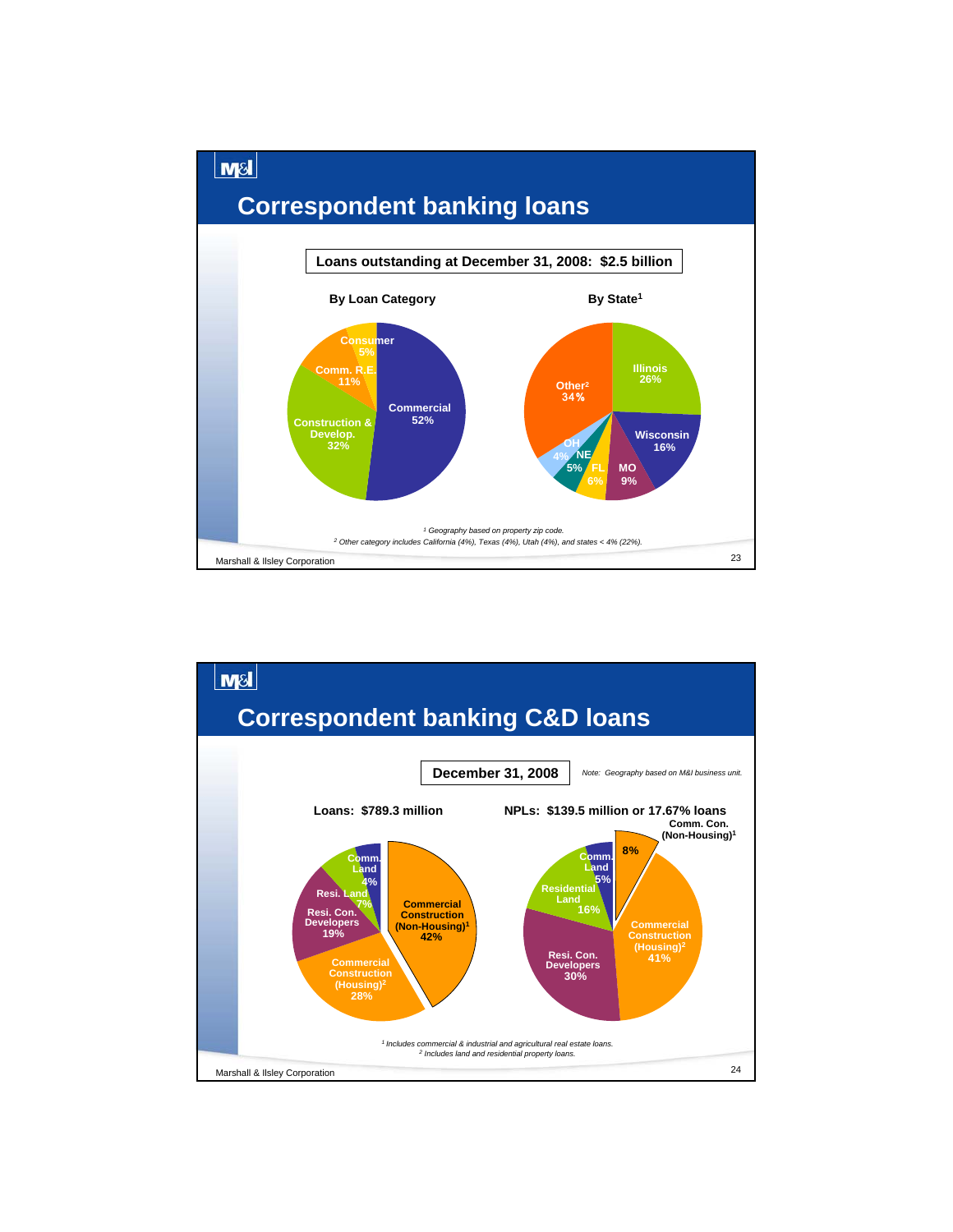

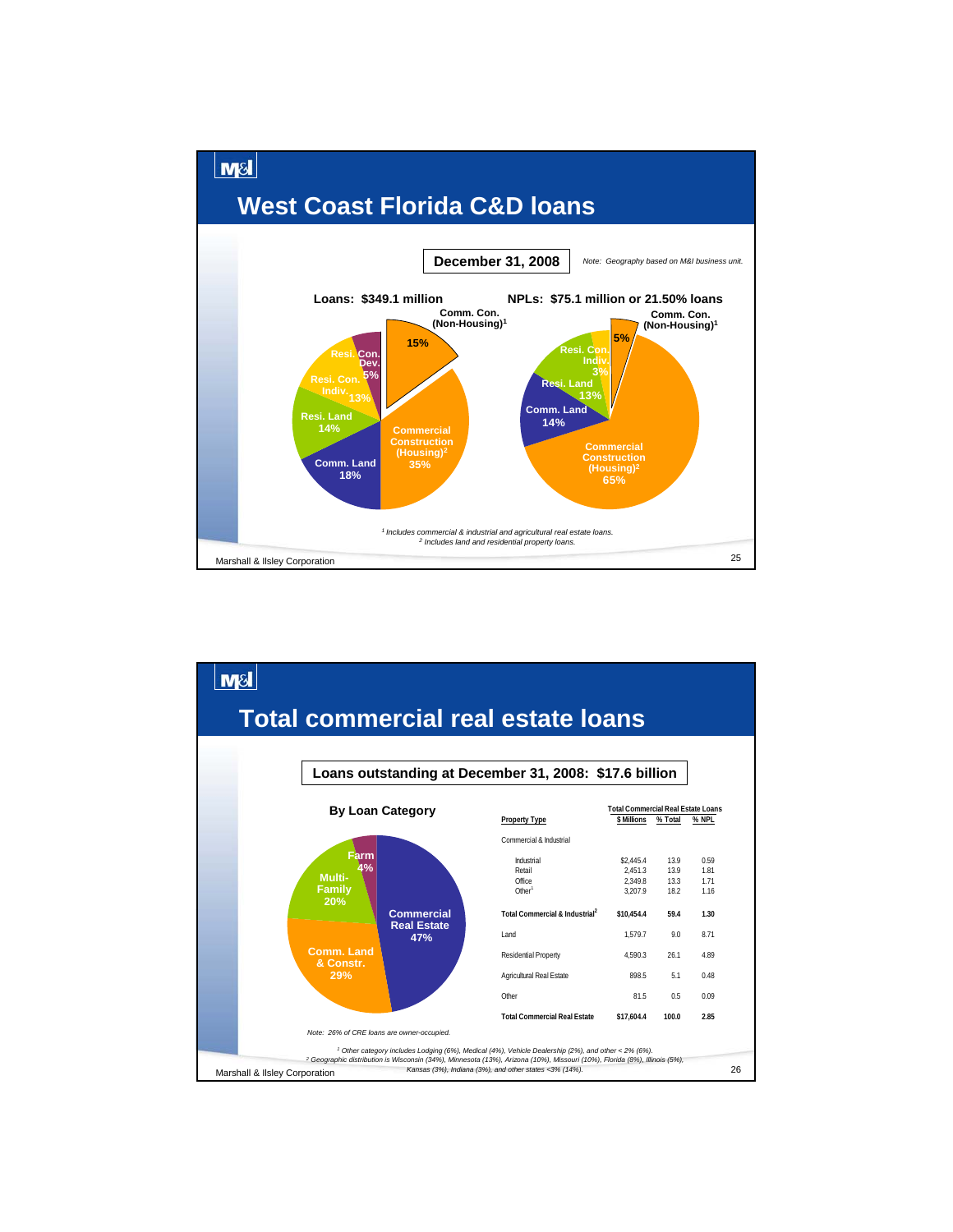

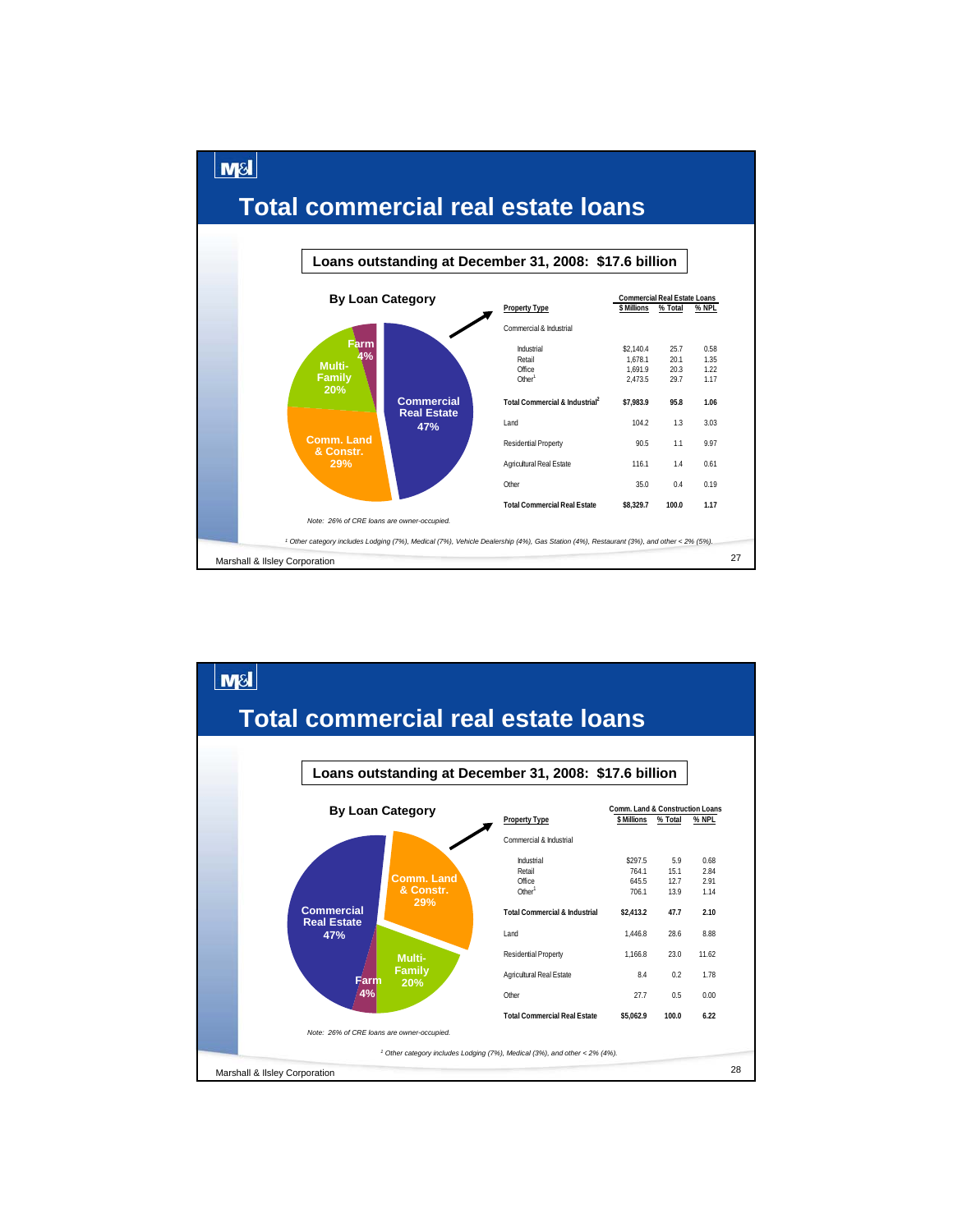